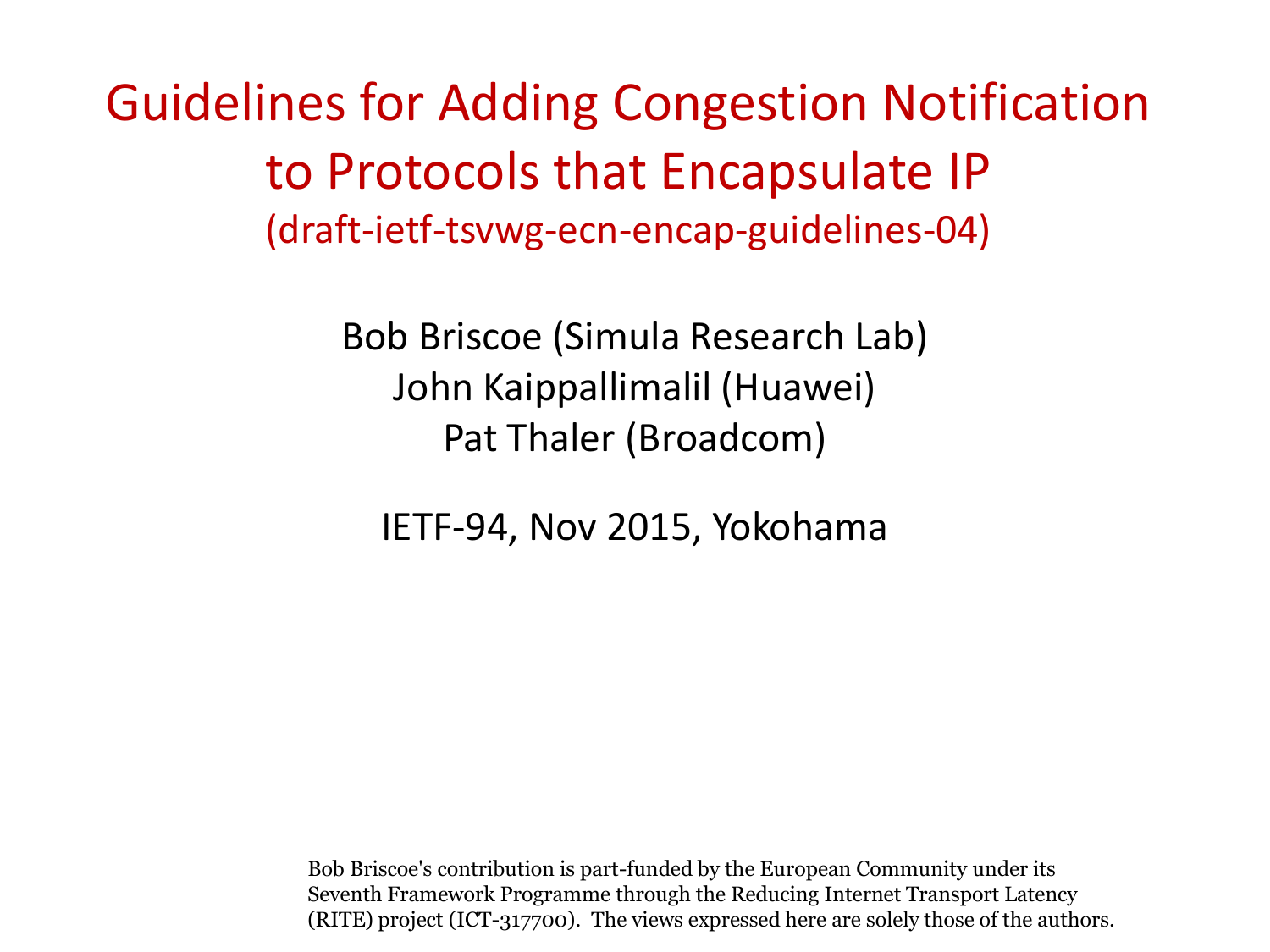# Renewed relevance of this draft

- Apple's recent ECN deployment experience:
	- Unity Media (German ISP) is marking all packets CE
	- Apple VPN's diligent compliance with ECN tunnels [RFC6040]
		- (correctly) dropped all non-ECN packets with CE outer
	- see presentation in HOPSRG
- Purpose of this draft and recent liaisons:
	- catch systemic ECN layering problems:
	- •IEEE:<https://datatracker.ietf.org/liaison/1364/>
	- •3GPP: <https://datatracker.ietf.org/liaison/1424/>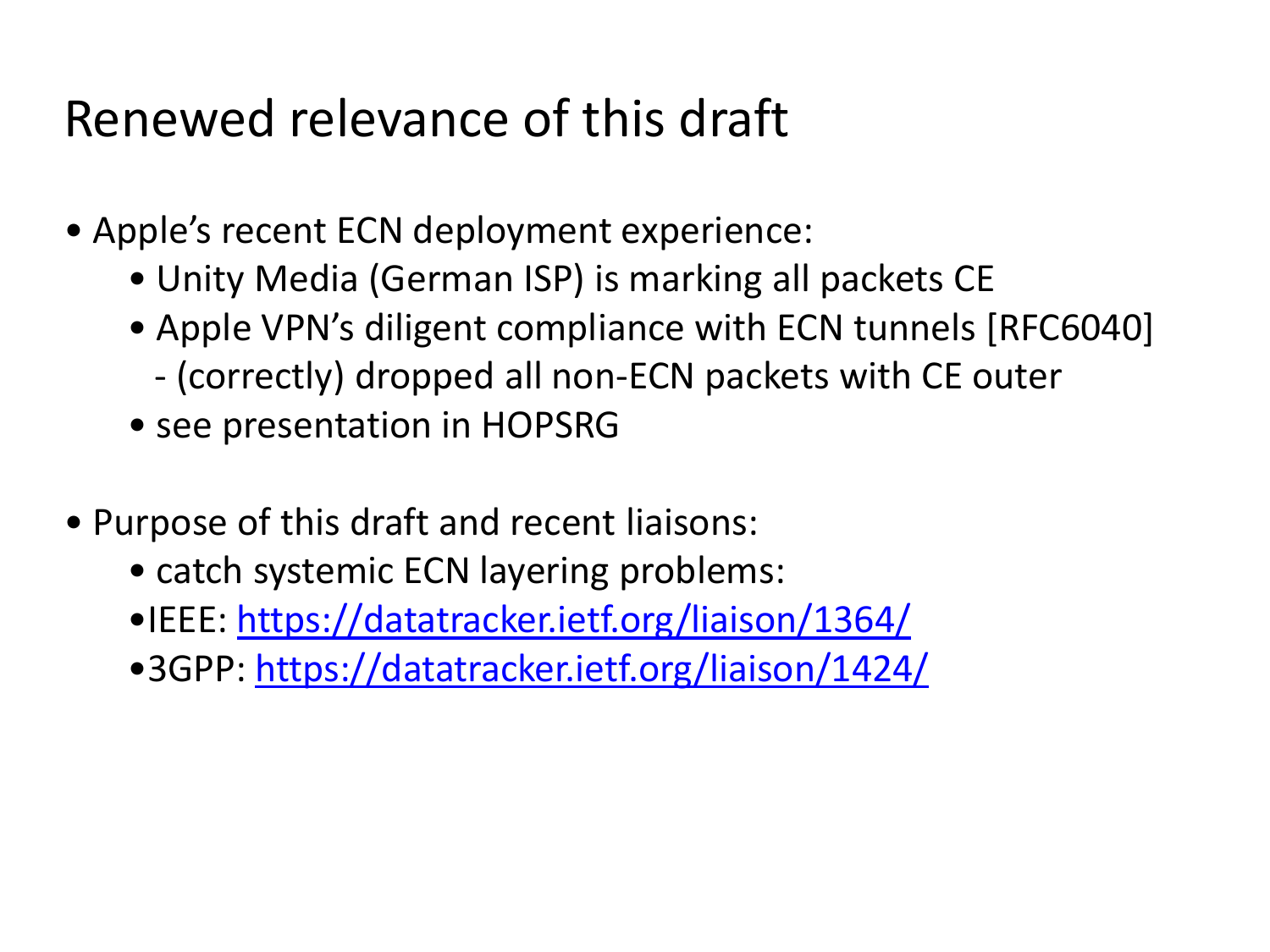### **Context**



#### **Snippets from liaison statement to 3GPP**

" ….. However, ECN is now being used in a number of environments including coder selection and rate adaptation, where 3GPP protocols such as PDCP encapsulate IP. As active queue management (AQM) and ECN become widely deployed in 3GPP networks and interconnected IP networks, it could be incompatible with the standardized use of ECN across the end-to-end IP transport [draft-ietf-agm-recommendation]. ……"

"The IETF is now considering new uses of ECN for low latency [draft-welzl-ecn-benefits] that would be applicable to 5G mobile flows. However, the IETF has realized that it has given little if any guidance on how to add explicit congestion notification to lower layer protocols or interfaces between lower layers and ECN in IP."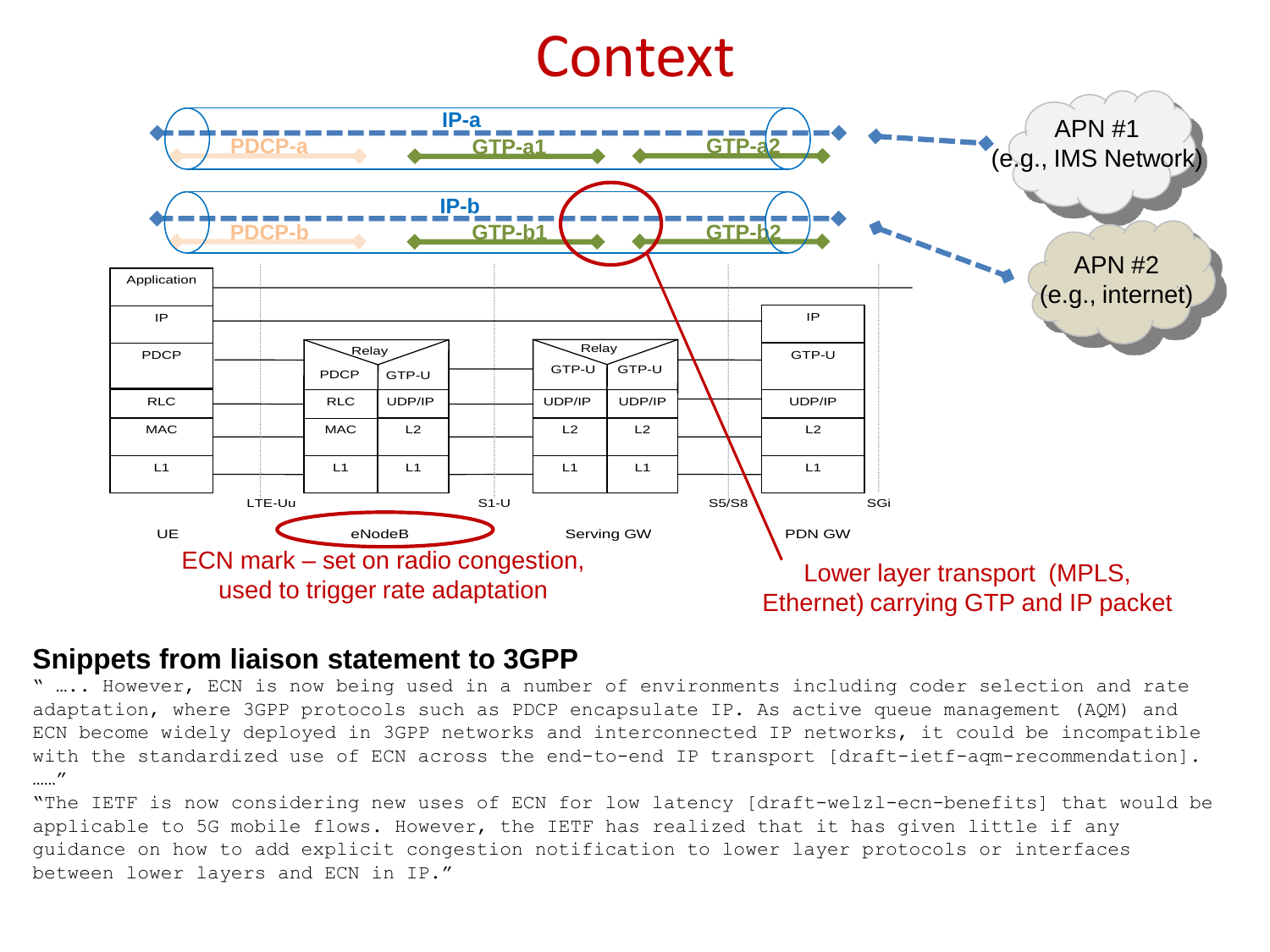#### #1: ECN in 3GPP TS 36.300

#### Evolved Universal Terrestrial Radio Access (E-UTRA)... Overall description

This motivates use of ECN for Voice over LTE (VoLTE) and video

**"11.6 Explicit Congestion Notification**

"

The eNB and the UE support of ... ECN is specified in Section 5 of [RFC3168] .... This enables the eNB to control the initial codec rate selection and/or to trigger a codec rate reduction. Thereby the eNB can increase capacity (e.g., in terms of number of accepted VoIP calls), and improve coverage (e.g. for high bit rate video sessions).

The eNB should set the Congestion Experienced (CE) codepoint ('11') in PDCP SDUs in the downlink direction to indicate downlink (radio) congestion if those PDCP SDUs have one of the two ECN-Capable Transport (ECT) codepoints set. The eNB should set the Congestion Experienced (CE) codepoint ('11') in PDCP SDUs in the uplink direction to indicate uplink (radio) congestion if those PDCP SDUs have one of the two ECN-Capable Transport (ECT) codepoints set.

This gives normative specification of base station behaviour □3GPP needs to clarify that this does not imply "all or nothing" marking...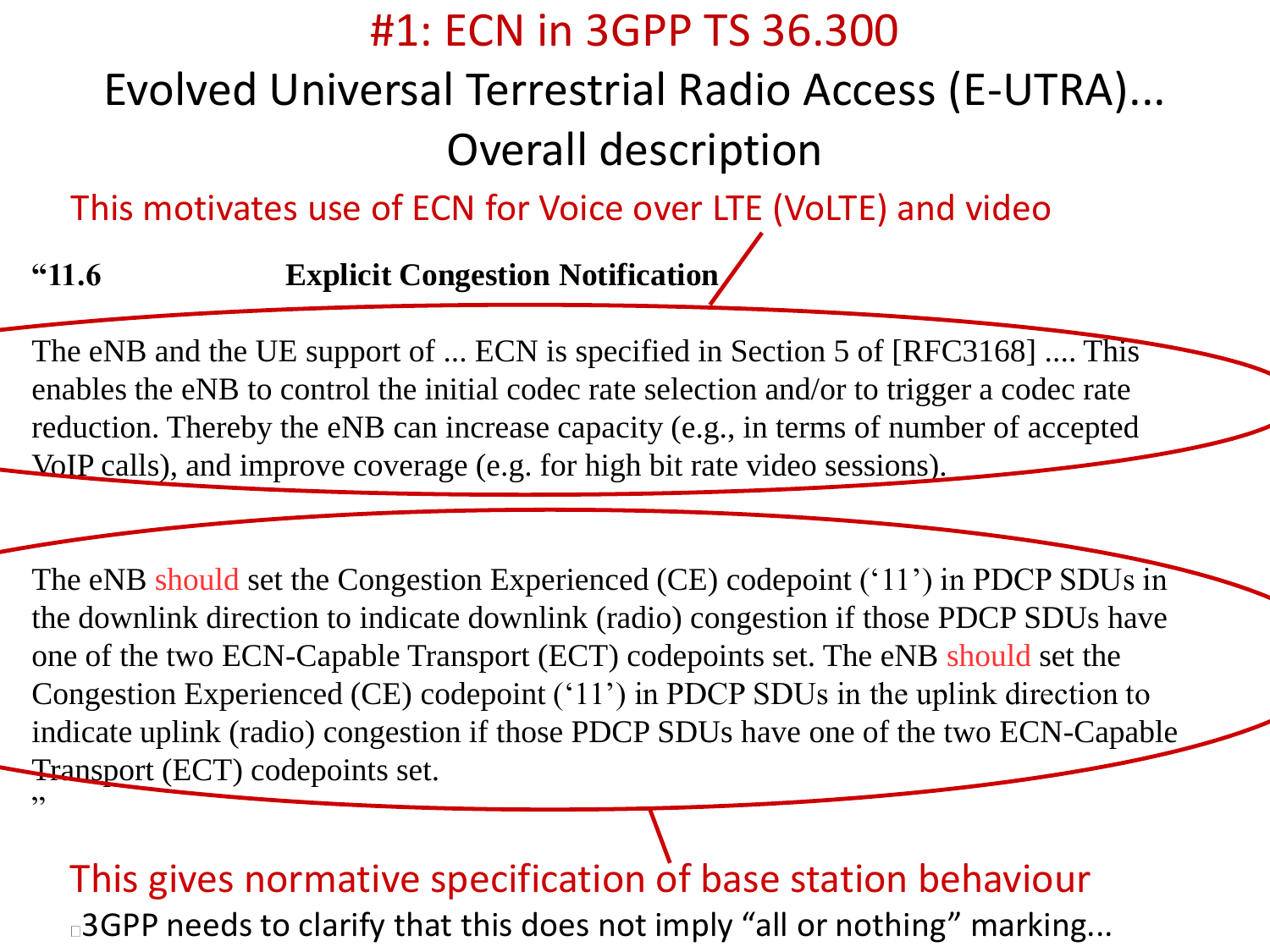# #1: ECN in 3GPP TS 36.300 (cont)



...otherwise incompatibility between "all-or-nothing" and "loss-equivalent" [RFC3168] marking - Should codec rate reduction be triggered on a single "CE" mark? - Should codec rate reduction be triggered on multiple "CE" marks? •The liaison has highlighted the difficulty of understanding RFC3168 •3GPP still has to address the subject of the ECN-encap liaison: - how does the PDCP layer propagate marking to the IP header it encapsulates?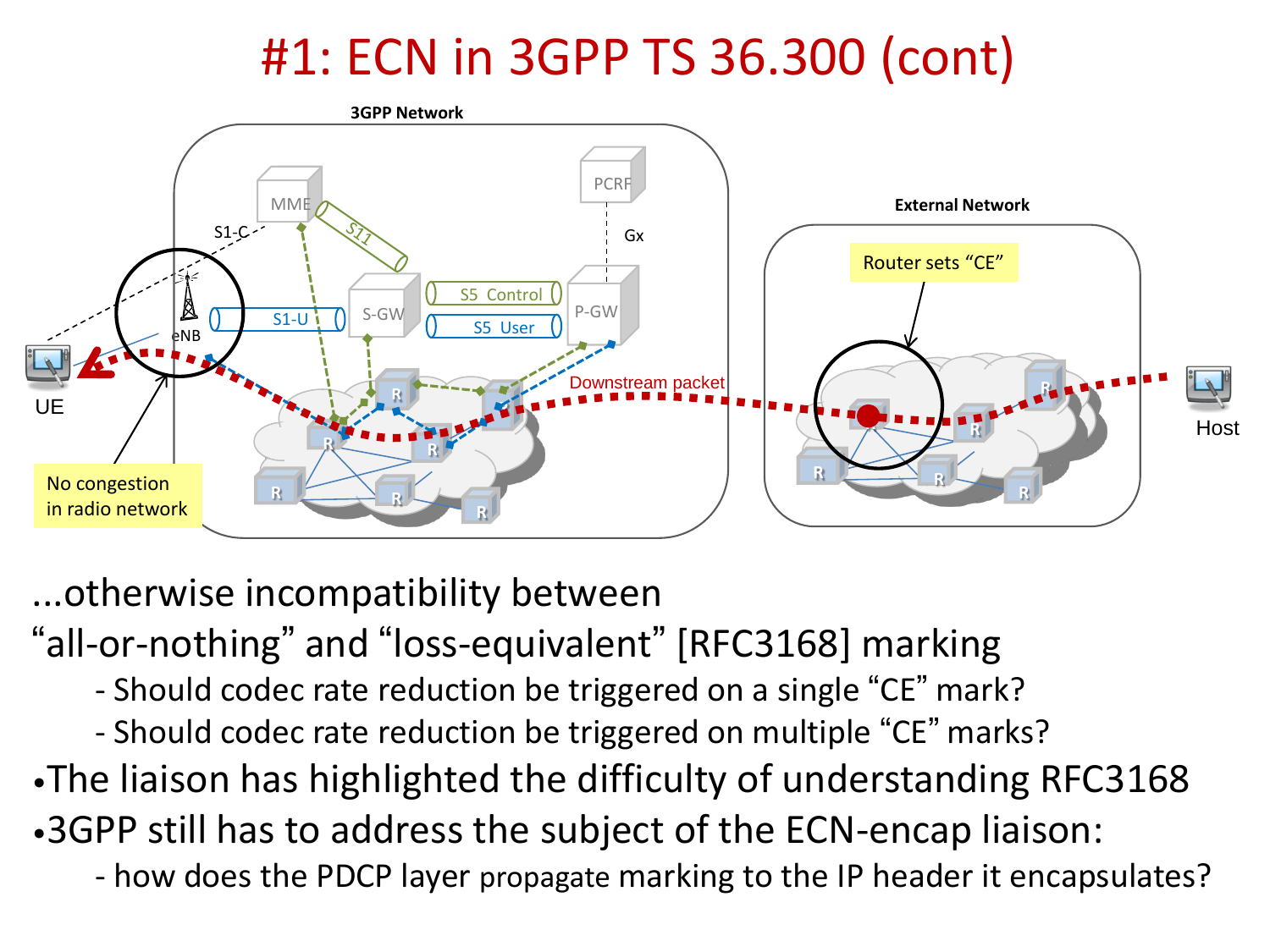#### #2: Ethernet Backhaul in 3GPP Networks



Ethernet backhaul for S1 and S5

Expected behavior:

- If congestion experienced, unlike in MPLS (feed-forward-and-up), the Ethernet backhaul network should set "CE" in IP (feed-up-and-forward)